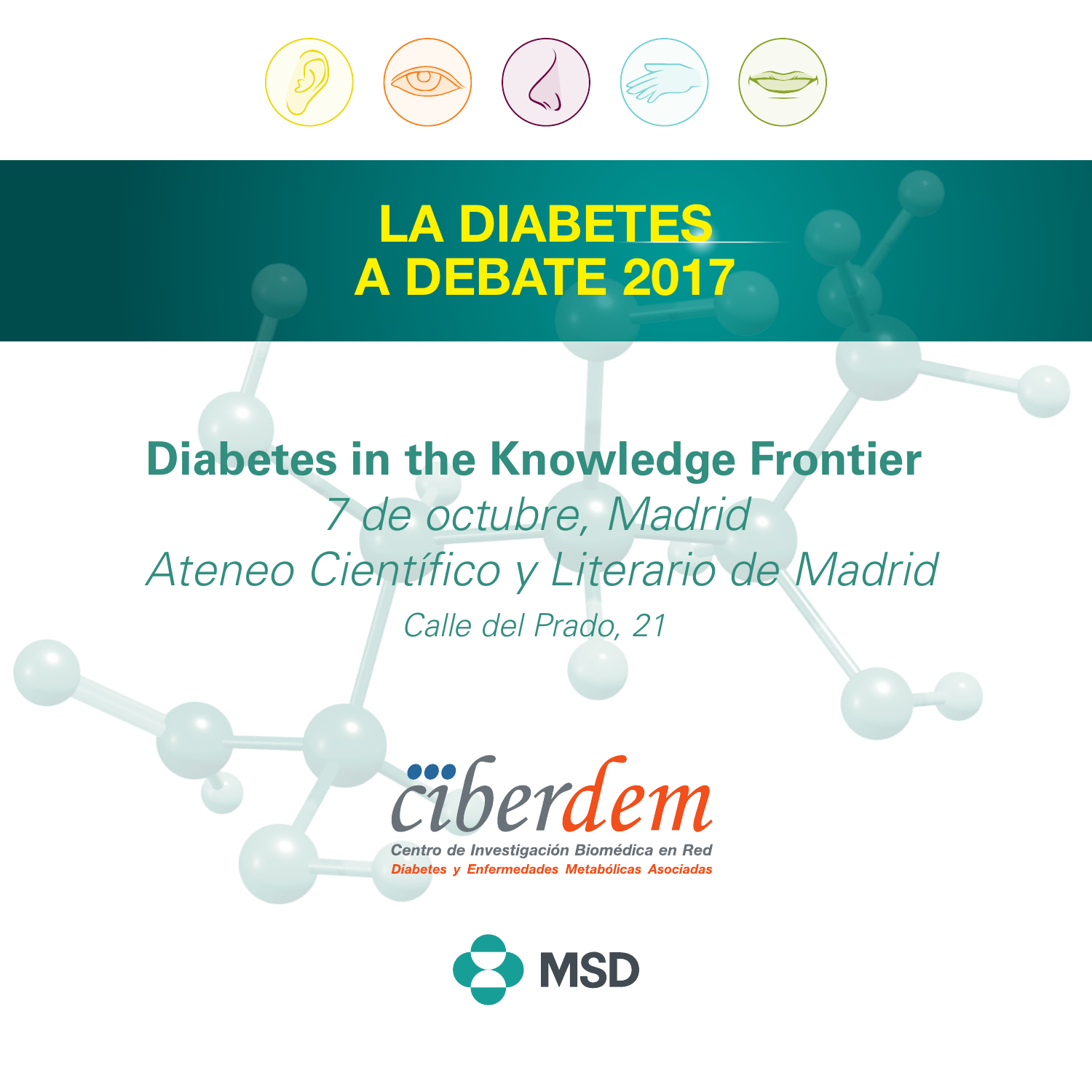# **AGENDA**

## 10:30-11:00 **Welcome coffee**

## 11:00-11:15 **WELCOME**

## Dr. Eduard Montanya

*Scientific Director, CIBERDEM. Endocrinology & Nutrition Service, Hospital de Bellvitge, Barcelona.*

#### 11:15-13:00 AGING & DIABETES

#### CHAIR: Dr. Eduard Montanya

## AGING AND SKELETAL MUSCLE

## Dr. Antonio Zorzano

*CIBERDEM Investigator. Coordinator of the Molecular Medicine Programme, IRB, Barcelona.*

## AGING AND BETA-CELL

## Dr. Yuval Dor

*Hebrew University of Jerusalem, School of Medicine, Department of Developmental Biology and Cancer Research, Israel.*

## FRAILTY AND AGING IN THE DIARFTIC PATIFNT: CLINICAL ASPECTS

## Dr. Leocadio Rodríguez-Mañas

*CIBERFES Director. Head of the Department of Geriatrics, Hospital Universitario de Getafe, Madrid.*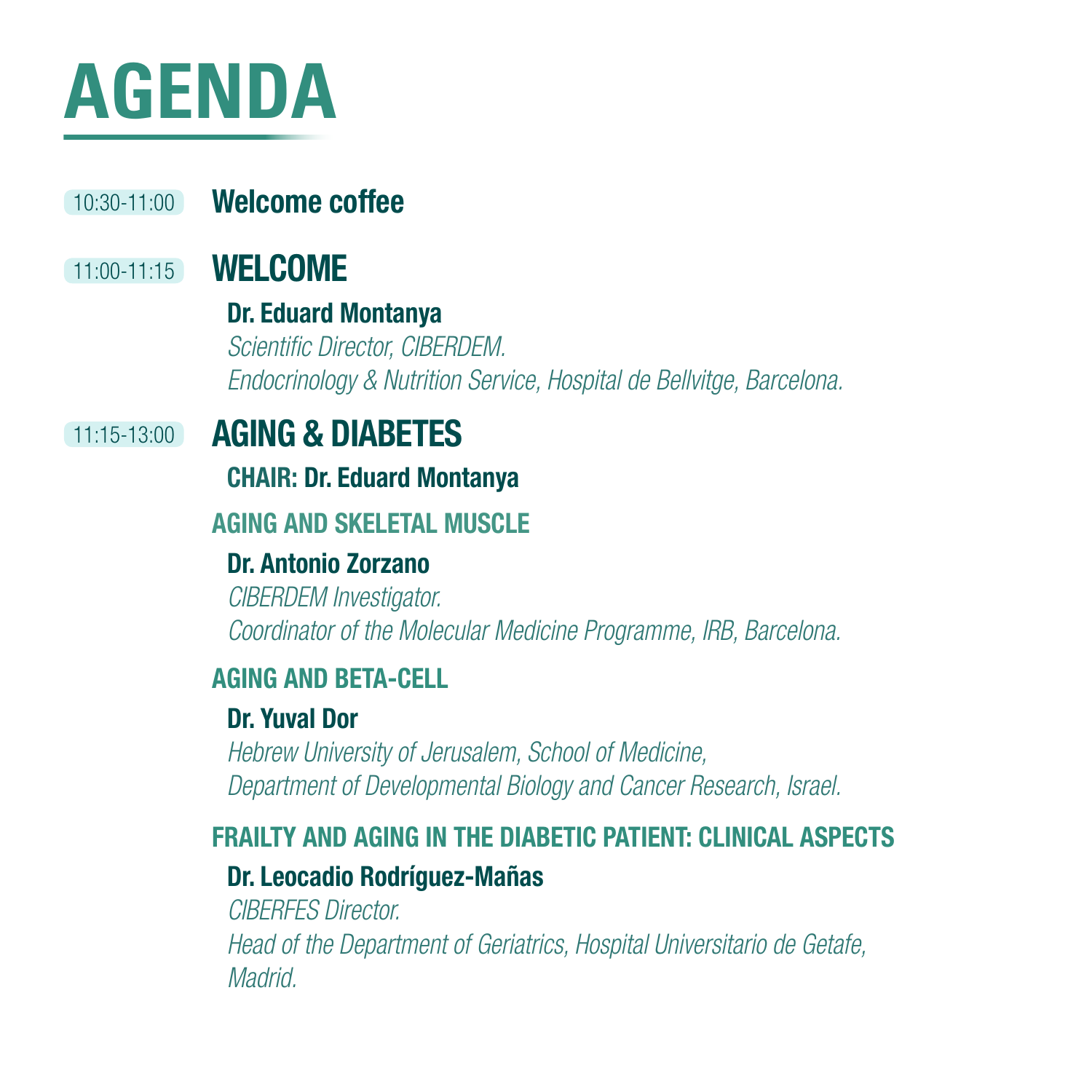#### 13:00-14:00 LUNCH

#### 14:00-14:45 MSD & DIABETES

#### CHAIR: Dr. Ramon Gomis

*CIBERDEM Investigator. Endocrinology & Nutrition Service, Hospital Universitari Clínic, Barcelona.*

## ORIGINS AND POSSIBLE FUTURE IMPACT OF THE DPP4I THERAPEUTIC CLASS IN THE TREATMENT OF TYPE 2 DIABETES

#### Dr. Richard Carr

*Regional Director Medical Affairs Europe & Canada MSD.*

#### 14:45-16:00 NASH IN DIABETES CONTEXT

#### CHAIR: Dr. Rafael Simó

*CIBERDEM Investigator. Endocrinology & Nutrition Service, Hospital Universitario Vall d'Hebron, Barcelona.*

## MECHANISMS INVOLVED IN THE DEVELOPMENT OF NASH IN DIABETES

#### Dra. Ángela María Martínez-Valverde

*CIBERDEM Investigator. Instituto de Investigaciones Biomédicas Alberto Sols, Madrid.*

## DIAGNOSIS AND THERAPEUTIC MANAGEMENT OF NASH

## Dr. Juan Caballeria

*CIBEREHD Investigator. Hepatology Service, Hospital Universitari Clínic, Barcelona.*

16:00-16:15

## **WRAP IIP**

Dr. Eduard Montanya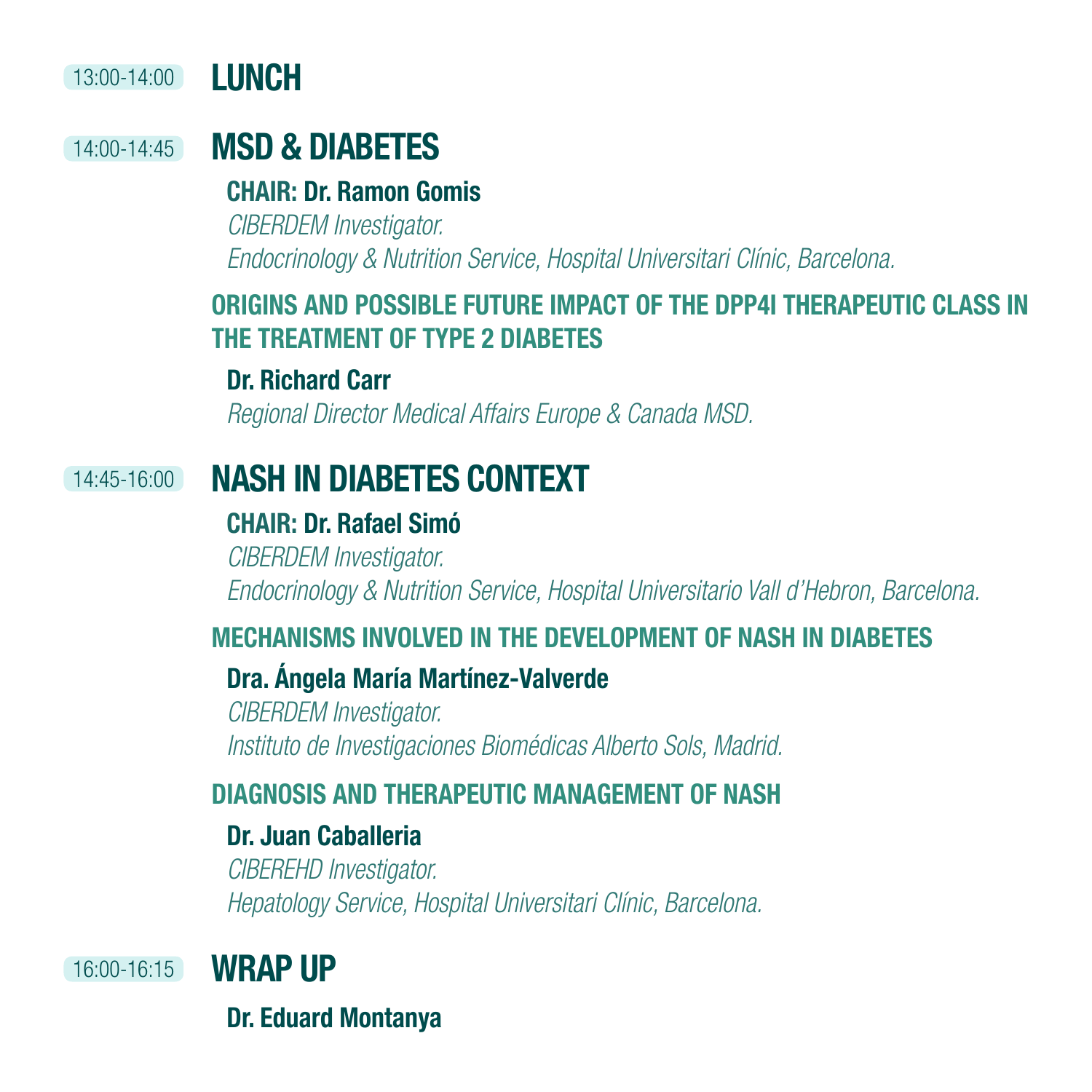#### **BIOSKETCH SCIENTIFIC COMMITTEE CIBERDEM/MSD**



#### Eduard Montanya, MD, PhD

Professor at the Faculty of Medicine of the University of Barcelona, Chief of the Diabetes Section at the University Hospital of Bellvitge, and coordinator of the Diabetes & Metabolism research group at IDIBELL (Instituto de Investigación Biomédica de Bellvitge). His research interest is focused on pancreatic islet cells, particularly in the function and regeneration of insulin producing ß cells, cell therapy of diabetes including islet cell transplantation and new pharmacologic treatments for diabetes. Prof. Montanya has authored over 150 scientific articles and book chapters, and has collaborated as scientific advisor of several key leader research institutions at national and international level such as the Juvenile Diabetes Research

Foundation and the European Foundation for the Study of Diabetes. Moreover, he has served as reviewer for the most important scientific societies and journals in the field of diabetes. Prof. Montanya was granted a Fulbright Fellowship to perform his postdoctoral at Harvard, has received the Mary Jane Kugel Award, and has been distinguished with the E. Lilly research award and more recently the VI Alberto Sols Award of senior basic research by SED (Sociedad Española de Diabetes) foundation. Simultaneously, he has been coordinator of the pancreatic islets group of the SED and president of the Asociació Catalana de Diabetis. He is currently secretary of the pancreatic islets group of the EASD, president of the diabetes advisory board of Catalonia and scientific director of CIBERDEM (Centro de Investigación Biomédica en Red de Diabetes y Enfermedades Metabólicas Asociadas).



#### Ramon Gomis, MD, PhD

Director of IDIBAPS (Institut d'Investigacions Biomèdiques August Pi i Sunyer), university professor of endocrinology at the University of Barcelona, senior advisor at the Clínic Hospital in Barcelona and fellow of the Academy of Europe. He has also been director of the Fundació Clínic per la Recerca Biomèdica and scientific director of CIBERDEM. Prof. Gomis has focused his clinical and fundamental research in diabetes and obesity, leading his own group at IDIBAPS-Hospital Clínic. Moreover, he has been principal investigator of research projects funded by national and international public and private entities since the very beginning of his professional career. As a result of his research work, he has published more than 300 original

articles in the most prestigious scientific journals and owns the exploitation rights of 4 patents related to obesity, Alzheimer's disease, hemostasis and diagnostic methods of type 2 diabetes mellitus. Additionally, he has written 21 book chapters for medical students and has directed over 30 doctoral thesis. Prof. Gomis is also past president of the SED, and member of the EASD council and the European Union of Medical Specialists. He has participated in several government commissions, editorial committees and has also been evaluator of research projects for national and international agencies. Among the many awards he has been granted, the following stand out: the Creu de Sant Jordi, the Narcís Monturiol medal to the scientific and technologic merit and the Premi Nacional de Recerca by the regional government of Catalonia. Finally, he has also been conferred the Clinical Research Award of the Lilly Foundation and the Basic Diabetes Research Award of the SED.



#### Rafael Simó, MD, PhD

Director of the Diabetes & Metabolism research group at the Instituto de Investigación Hospital Universitario Vall d'Hebron in Barcelona, chief of section in the Endocrinology Service of the university hospital Vall D'Hebron and professor of medicine and endocrinology in the UAB (Universitat Autònoma de Barcelona). His group belongs to two national research networks of excellence: CIBERDEM and RECAVA (Red de Enfermedades Cardiovasculares). Prof. Simó has published more than 15 book chapters and 150 scientific articles related to diabetes in high impact factor journals. He is coordinator of the European projects EUROCONDOR (European Consortium for the Early Treatment of Diabetic Retinopathy) and

HEALTH-FP7-278040, and is vice chair of the EASD-eye complications. Thanks to his contribution to the knowledge of diabetic complications pathophysiology (especially regarding diabetic retinopathy), Prof. Simó is considered a widely and internationally recognized opinion leader. Proof of that are the many awards he has received, including the Rodríguez Miñón Prize, the SEEN (Sociedad Española de Endocrinología) Award to the Trajectory of a Group and the Dr. Josep Trueta Award of the Academy of Medical Sciences of Catalonia and Balearics for his work in the advance in biomedical research.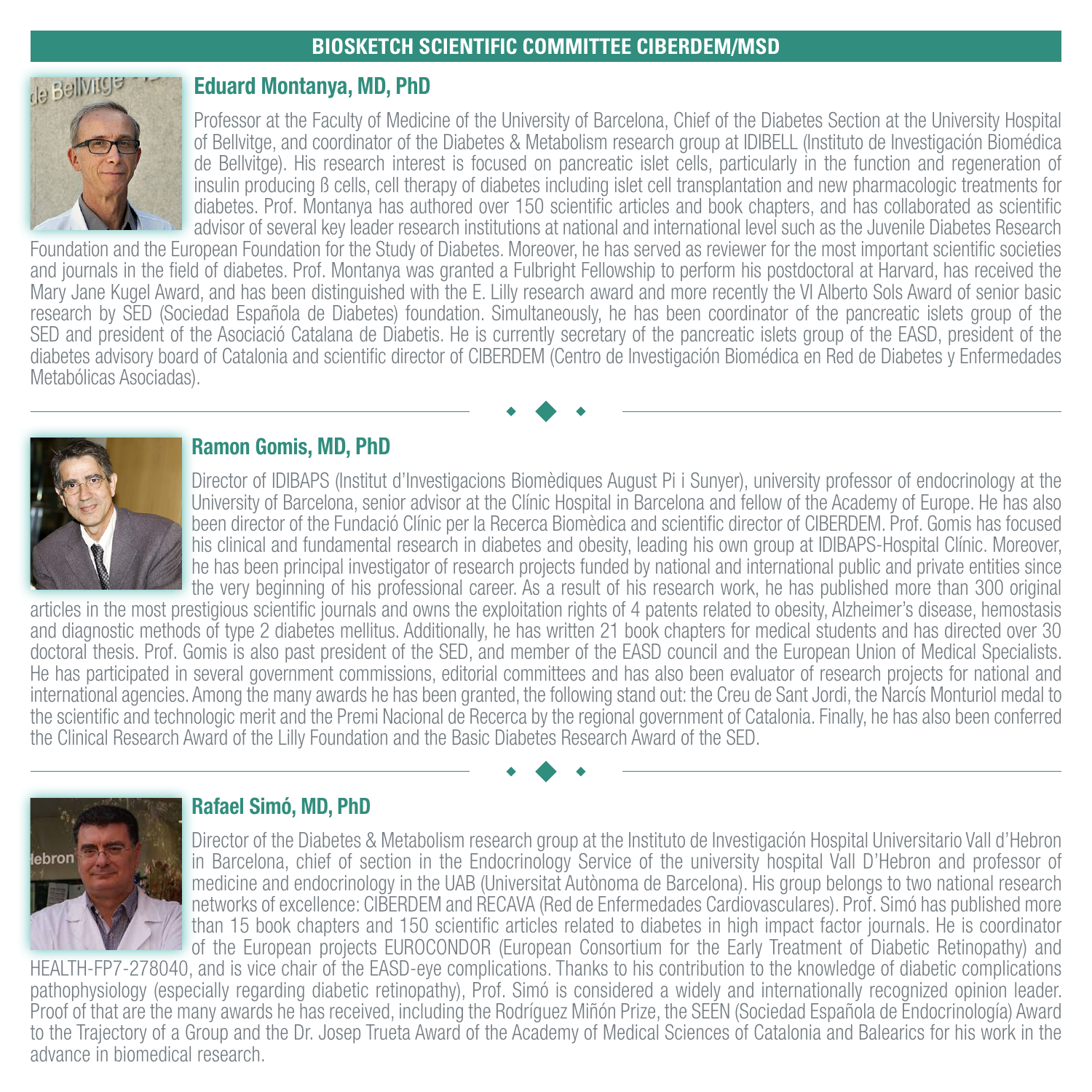#### **BIOSKETCH SPEAKERS**



#### Antonio Zorzano, PhD

Full professor of Biochemistry and Molecular Biology at the University of Barcelona, Coordinator of the Molecular Medicine Programme at the IRB Barcelona, and Programme Coordinator at CIBERDEM. Professor Zorzano received his PhD in Biology at the University of Barcelona, and did postdoctoral studies with Emilio Herrera (Hospital Ramon y Cajal, Madrid), Neil Ruderman (Boston University Medical Center), and Paul Pilch (Boston University Medical School). He was Visiting Professor at Boston University Medical School (1992). Professor Zorzano received the Boehringer Award from the Spanish Biochemical Society in 1991, the Young Investigator Lilly Award of the Spanish Society of Diabetes in 1992, and the Research Award

from the Autonomous Government of Catalonia (Generalitat de Catalunya) in 2001. Other awards received by professor Zorzano are: UB Award to Special Dedication to Research (2008-10), Alberto Sols Senior Investigator Award for Basic Sciences of the Spanish Society of Diabetes (2011), and ICREA Academia Award (2013). Furthermore, he has supervised 35 Ph.D. theses, and has coordinated international consortia funded by different European agencies. Professor Zorzano is co-inventor of 21 patents, and has published over 270 scientific articles (more than 21,300 citations), with key discoveries published in leading journals, and an h-index of 73 (Google Scholar). He has been founder of biotechnological companies in Spain and in UK. Professor Zorzano's research focuses on the regulation of metabolism and its interplay with insulin resistance, obesity and type 2 diabetes. His current interest links metabolism with mitochondrial dynamics, mitochondrial function, autophagy, and mitochondrial stress. A global goal of his group is to identify and validate molecular targets that permit the prevention or treatment of insulin resistance, type 2 diabetes or obesity by using cell-based systems, genetically modified mice, and translational approaches.

#### Yuval Dor, PhD

Professor at the Department of Developmental Biology and Cancer Research, at The Hebrew University-Hadassah Medical School. He has earned his PhD in molecular vascular biology at the Hebrew University in 2001. He then moved to Harvard University and trained with Doug Melton until 2004, when he returned to Israel to establish his independent group at the Hebrew University. His lab is studying tissue dynamics during postnatal life: the molecular mechanisms by which cell regenerate and die. Much of his work focuses on pancreatic beta cell biology in the context of diabetes, as well as on pancreatic cancer. In recent years he has developed a novel method to study cell death in humans, using methylation

signatures of DNA circulating in blood after being released from dying cells. Using this method he was able to monitor in real time cell death in multiple pathologies, opening the way to both early diagnosis and monitoring of disease progression and response to therapy. Professor Dor discovered with his research team that adult beta-cell mass expansion is driven by beta-cell replication, and it is not the result of activation of resident stem cells. His research group has uncovered how aging and senescence affect beta-cell replication and function, and how metabolic load drives beta cell regeneration and failure, including the observation that beta cells in diabetes suffer from double stranded DNA breaks. Professor Dor has received several awards due to his research, including the Krill (Wolf) Prize for junior faculty, from Wolf foundation (2008), the Wolfson prize, from Israel Diabetes Association (2008), the Grodsky award for outstanding contributions to diabetes research, from Juvenile Diabetes Research Foundation (JDRF) in 2010, the Bruno award, from Yad Hanadiv (2012), the Abisch-Frenkel award (2013), the Teva founders research award (2014) and the Kaye Innovation award, from Hebrew University in 2017. He has more than 80 articles published in peer-review journals (more than 13,500 citations), with key discoveries published in leading journals, and an h-index of 48 (Google Scholar).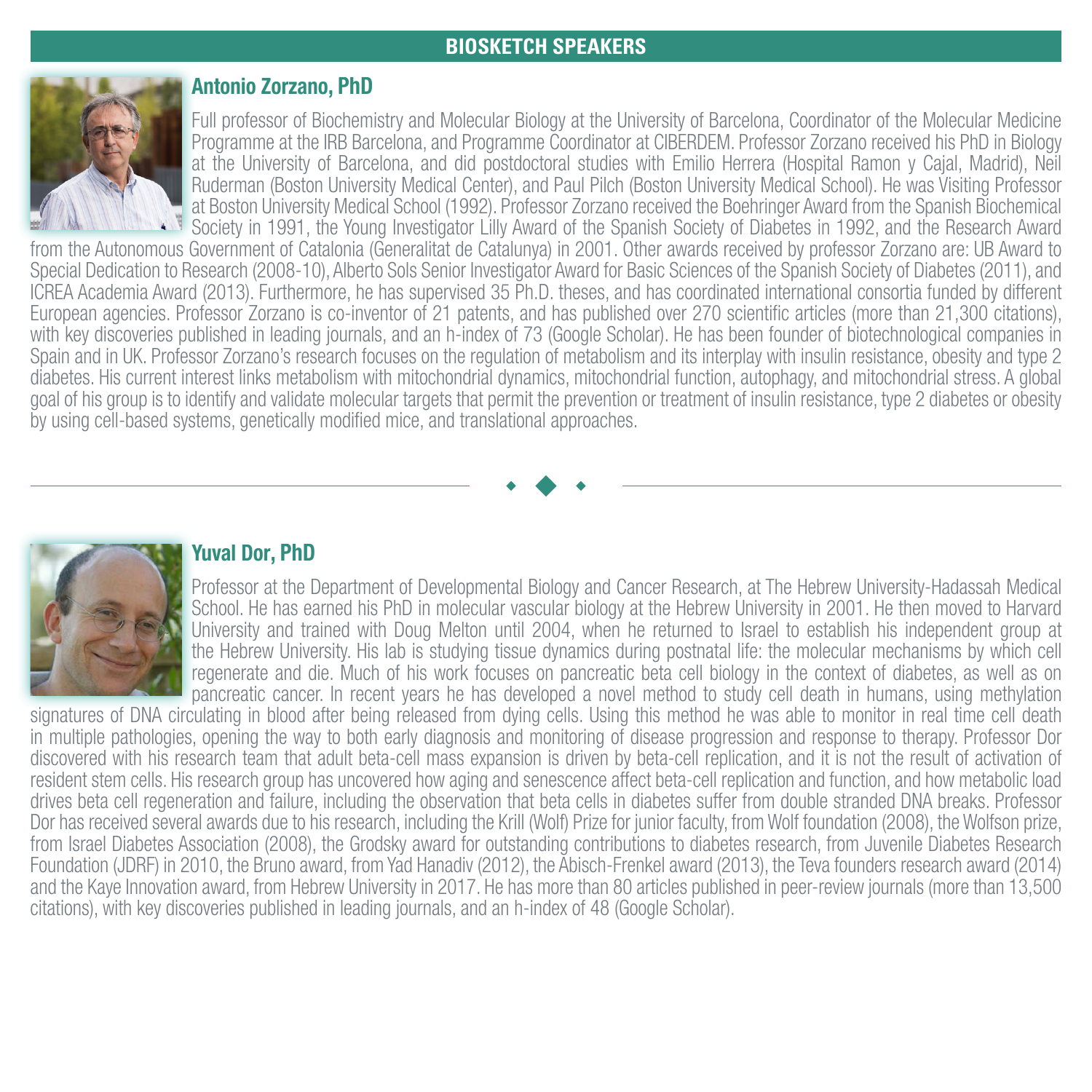

#### Leocadio Rodríguez-Mañas, MD, PhD

Expert in Geriatrics, Head of the Geriatrics Service of the University Hospital of Getafe (Madrid) and professor of Geriatrics at the Faculty of Health Sciences of the European University, in Madrid. He is also coordinator of the CIBER Frailty and Healthy Aging-CIBERFES from Carlos III Health Institute and co-director at Toledo Study on Healthy Aging-ETES (Toledo Study on Healthy Aging-TSHA). Professor Rodríguez-Mañas have the role of principal investigator in several research projects receiving either public and private funding, including European Union-

funded projects, all these projects were focused on different aspects of frailty, its diagnosis, prevention and treatment, as well as their link with diabetes. Some examples of these projects are: FOD-CC, aimed to find a clinical definition of frailty; MID-FRAIL to test the efficacy of a multimodal intervention in prefrail/frail older patients with type 2 diabetes; FRAILOMIC with the aim of knowing the usefulness of "omics" in the diagnostic and prognosis of frailty; FRAILCLINIC to assess the effectiveness of a liaison geriatric team in the management of frail older patients admitted to the Hospital out of the Geriatric Department and FRAILTOOLS to assess the performance of the most used diagnostic tools of frailty in different clinical settings. Professor Rodríguez-Mañas has published about 200 articles in peer-review journals and is the author of books and book chapters focused on frailty and diabetes. He has participated and is currently participating in the preparation of technical reports on different aspects of aging, frailty and diabetes in the elderly for regional, national (i.e. Ministry of Health, Scientific Societies, Research Agencies) and international organizations (i.e. WHO, PAHO, DG-SANCO, DG-Research, IAGG).



#### Richard Carr, MD, PhD

Richard Carr received his Ph.D. from the University of Sheffield; UK in 1979 and 1984 respectively. After 14 years working within drug discovery at Novo Nordisk, rising to the position of Scientific Vice President, Richard moved to MSD (known as Merck Inc in the USA) in May 2007. He is currently the Regional Director of Medical Affairs for Europe and Canada and Director, Clinical Science Liaison within Diabetes and related fields. He is also a honourary senior lecturer at University College, London. Richard's research interests are in metabolic and

cardiovascular disease, with particular interests in rational drug design, and currently focus upon the endocrinology of food intake and the cardiovascular properties of glucagon-like peptide 1. Richard was responsible for the initial proppsal and identification of the DPP4 inhibitor approach to treat type 2 diabetes. Richard has co-authored over 75 original peer-reviewed publications.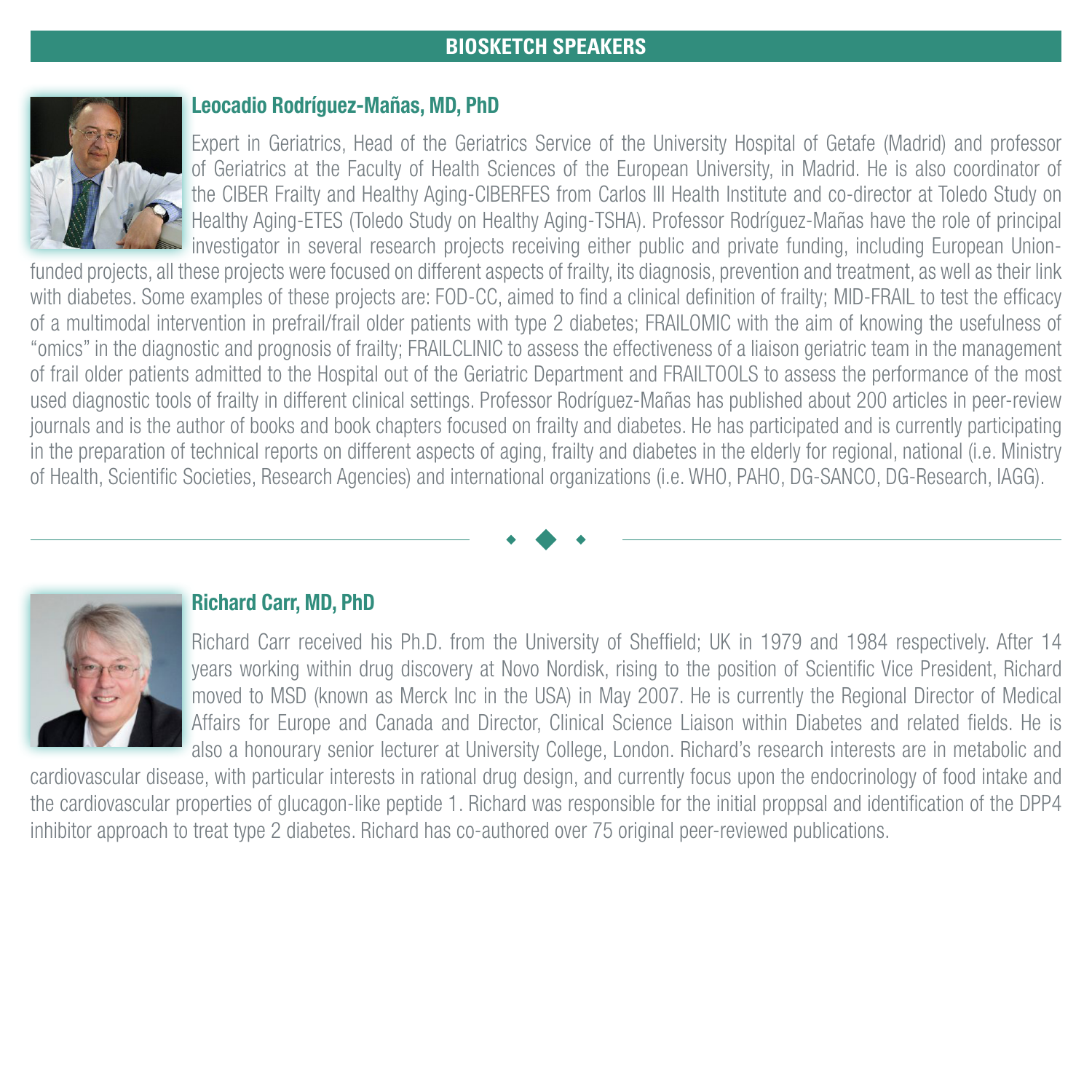#### **BIOSKETCH SPEAKERS**



#### Angela María Martínez-Valverde, PhD

Full researcher at Instituto de Investigaciones Biomédicas Alberto Sols of CSIC (Consejo Superior de Investigaciones Científicas) & UAM (Universidad Autónoma de Madrid) and Associate Professor in the Department of Biochemistry and Molecular Biology at Universidad Complutense de Madrid. Professor Martínez-Valverde is a CIBERDEM member since 2008. She earned her PhD in Biochemistry and Molecular Biology, receiving an extraordinary award from the Universidad Complutense de Madrid, in 1991. Her main research areas include insulin resistance and its signaling

pathways, type 2 diabetes, inflammation and hepatic damage. Ángela's research team has recently revealed the therapeutic efficacy of G49 peptide in animal models of hepatic steatosis and non-alcoholic steatohepatitis. The research, published in the journal Hepatology, analyzed the therapeutic effects of peptide G49, a dual agonist of GLP-1 and glucagon receptors, in two models of non-alcoholic fatty liver disease (NAFLD): liver steatosis and non-alcoholic steatohepatitis. Professor Martínez-Valverde has published more than 100 articles in peer-review journals and has directed more than 10 PhD theses in the last 10 years.



#### Juan Caballeria, MD, PhD

Doctor of Medicine and Surgery, senior consultant of the Hepatology Service of University Hospital Clínic, in Barcelona and Teaching Coordinator at CIBEREHD (Center of Biomedical Research of Liver and Digestive Diseases), from Carlos III Health Institute. All his scientific and clinical activity has been developed in the Hepatology Service at University Hospital Clínic, in Barcelona and has focused on the study of alcoholic liver disease. In recent years, professor Caballeria also have been focusing his research on liver disease by fat deposition. From 1986 to 1987,

professor Caballeria held a postdoctoral fellowship at the Alcohol Research and Treatment Center at Bronx VA Medical Center, in New York, associated with the Mount Sinai School of Medicine. His research activity includes basic research, with experimental models, and clinical research, with patients, in order to cover the pathophysiological, clinical and therapeutic aspects of liver disease. Furthermore, professor Caballeria is member of research groups from IDIBAPS (Institut d'Investigacions Biomèdiques August Pi i Sunyer) and CIBEREHD (Center of Biomedical Research of Liver and Digestive Diseases). He has been principal investigator and / or collaborator of competitive projects in the last 25 years. As a result of his intense research and clinical activity, professor Caballeria has published 140 original articles in indexed journals, apart from numerous reviews and book chapters.